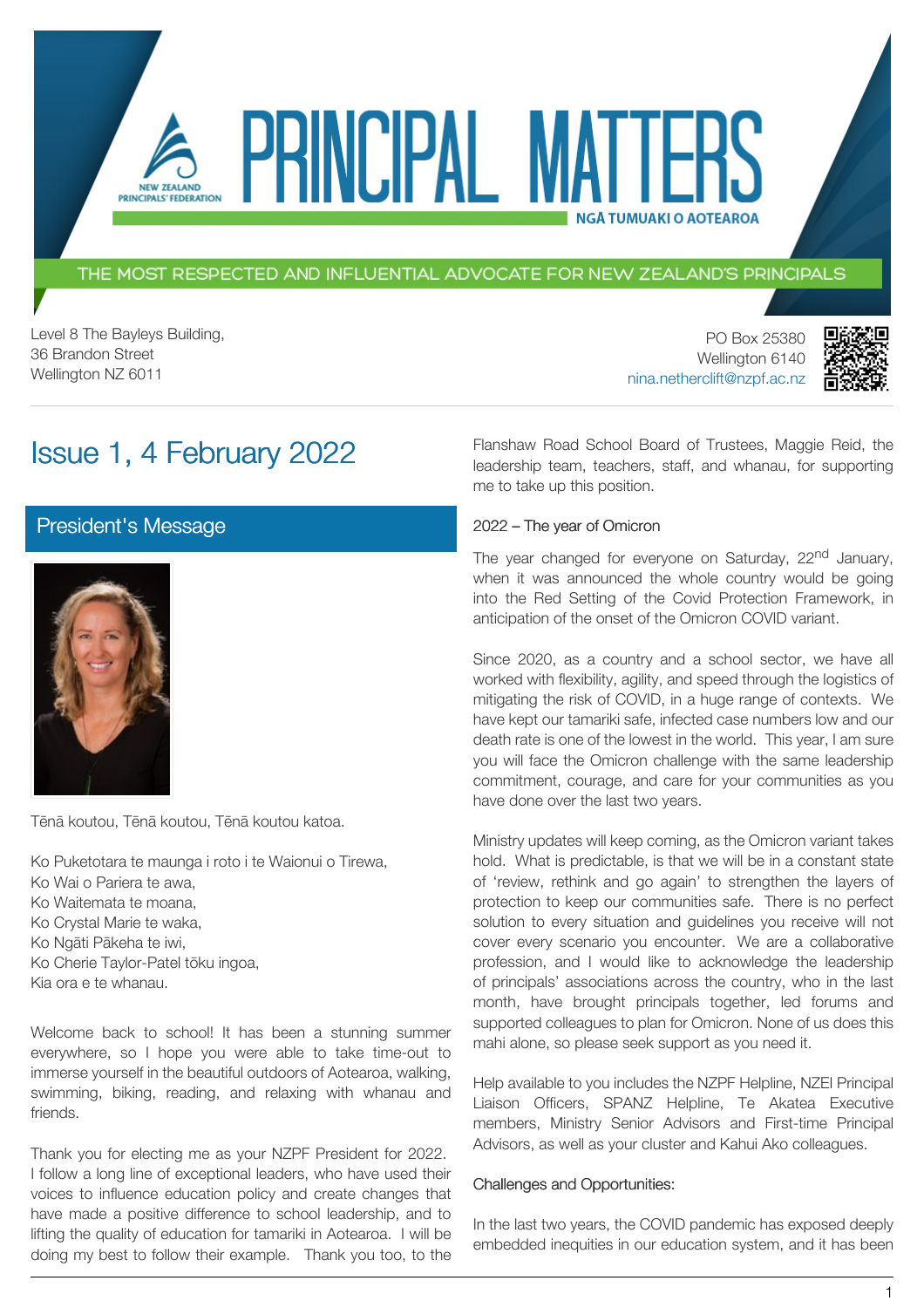said *"One should never waste a good crisis".* As parts of our system become unfit for purpose, we have an opportunity to think about what a 'new normal' could be and should be, in a 'Post-Covid' era. Imagining a 'preferred future', I have been wondering. Is this the time to:

- Build upon the partnerships we have with our Ministers and Ministry of Education, so educators have a stronger voice, and systemic opportunities, to inform, support and lead a world-class, post-Covid education recovery plan?
- Redefine and strengthen our vision for school leaders in Aotearoa, as leaders of learning in a bi-cultural nation, as 'culturally-centred' community leaders in multicultural contexts, and as 'world class crises leaders'.
- Design and lead an eco-system of leadership professional development that will support us equitably, at all stages of our career?
- Embed specific support for principal hauora and well-being in our system, so we build ketes of knowledge, skills and attributes, needed to support ourselves, and our communities' well-being, with all that entails?
- Refocus on leading learning, within and across schools, using curriculum content and pedagogies that motivate and engage all students to achieve success – that is, 'success' as it is redefined in a 'post-Covid' era?
- Get connected, be connected, and stay connected, so principals' collective voice is amplified through our system in local, regional, national, and international forums?

The New Zealand Principals Federation currently represents 83% of all principals in Aotearoa. As your professional body, we represent you across a wide range of professional issues, at all levels of the system. Through NZPF, you can join the Principals' Advice and Support Scheme Limited (PASL), which provides legal advice for NZPF members. This year primary principals also have opportunity to join the Primary Principals Collective Bargaining union (PPCB). Subscription information will be available next week.

Finally, I have included a poll that I hope you will click on. It is designed to give you an insight into our collective thinking around 'what's on top' each week, as we go through the year.

### Wondering of the week

### How are we feeling as we start the 2022 school year?

Positive, keen, prepared, ready to go. 29.26%

Quite positive, ready, hoping things will go well. 48.86%

A bit anxious, nearly ready, not sure about what the week will bring. 18.32%

Really anxious, over-whelmed, worried about the week ahead. 3.55%

*Poll is closed*

Go well. Stay safe, as you strive to be that steadfast rock, in the turbulent sea that is the start of 2022. Please stay in touch. Your korero and feedback is valued and appreciated.

Ngā manaakitanga

Cherie Taylor-Patel

[cherie.taylor-patel@nzpf.ac.nz](mailto:cherie.taylor-patel@nzpf.ac.nz)

## [NZPF Notices](https://nzpf.schoolzineplus.com/newsletter/article/479?skin=1)



MÃ TE TUMUAKI, MÕ TE TUMUAKI | BY PRINCIPALS, FOR PRINCIPALS

## PPCB

PPCB exists to be a powerful "by principals for principals' voice, within the collective bargaining process for the Primary Principals' Collective Agreement.

Our union represents a modern, collaborative view of the principle of collectivism that underpins representation in the workplace and we have a growing membership base. A higher quality of outcome will be generated for primary principals with PPCB at the bargaining table.

Principal voice has been diluted in past collective bargaining rounds. PPCB will protect principals' voices from being subsumed by other voices in the vast education workforce and is determined to bring a strong focus to principals' concerns and aspirations.

Real problems of practice will be brought to the fore and we will energetically challenge conventions that need urgent change in the modern workplace.

PPCB is singularly focused on Collective Bargaining. While advice about the terms and conditions of the Collective Agreement will be available through PPCB, it is not intended to give other legal or industrial advice to members.

Should employment related advice and support be required, members can subscribe to the NZPF Principals' Advice and Support Limited (PASL), which provides legal support services to members.

The fee to join PPCB is deliberately set at a low rate. This makes subscription to both PASL and PPCB affordable. By subscribing to both entities, principals set themselves up across a suite of services to be well represented in the *terms*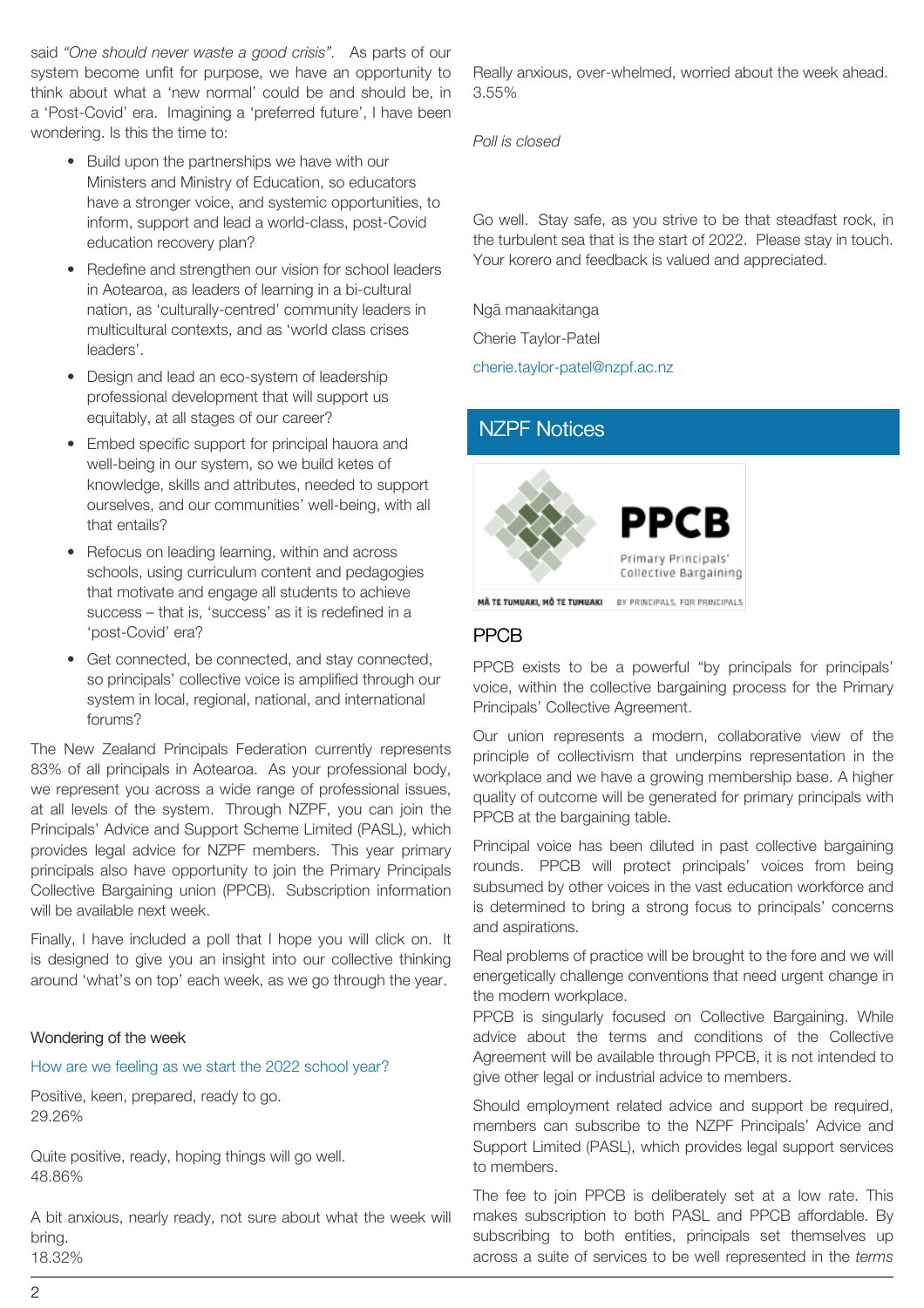*and conditions of their employment* and well supported in managing the *risks associated with their employment.*

The Primary Principals' Collective Bargaining (PPCB) offers a genuine shift in the workplace conditions of principals' employment.

I invite you to join our growing, grassroots membership to win better conditions for principals. The link will go live next week.

Mā te Tumuaki, mō te Tumuaki!

Denise Torrey, Head of Union



### 2022 NZPF Moot

Last year we indicated through this newsletter, that the 2022 NZPF Moot would be held on 18 March, 2022. Due to the current predictions that the Omicron variant of COVID-19 is likely to be peaking around that time, the NZPF executive has decided to postpone the Moot and has instead set the date of Friday 10 June for the 2022 Moot.

If you are a president of your local principals' association this year, please record this date in your diary. We shall keep you updated with any further information you need to prepare for the Moot.



## NZPF Awards

The following awards are available to NZPF members:

- Don Le Prou Award
- Tauri Morgan Memorial Award
- PLD Grants for Principals' Association

Click [here](https://nzpf.us13.list-manage.com/track/click?u=fa20eca115cfcba6a5e25b02f&id=f36d84b628&e=feb016e9b0) for further details. Applications close 1 March.



## NZ Principal Magazine also Online

You and/or your team members can easily access the NZ Principal Magazines online, as an e-magazine or as a PDF. Additionally you can search for a previous issue, an article by title or by the author of the article. All magazines back to Term 1 2012 are available in this format. To view or search click [here.](http://nzprincipal.co.nz/view-the-magazine/)

## [Useful Information](https://nzpf.schoolzineplus.com/newsletter/article/480?skin=1)

### Deaf Children and Teacher Mask Wearing

Deaf Children New Zealand supports the health imperative for mandatory mask wearing as the Omicron COVID variant circulates. For deaf children, who rely heavily on lipreading to get the full meaning of conversations, masks can be a barrier to communication. This applies equally to children with aided hearing such as cochlear implants or hearing aids as they supplement the poor clarity of their devices with lip reading and for those teachers using FM/Remote microphones for their deaf students, the mask muffles the sound.

A mask exemption is in place for teachers with Deaf/ Hard of Hearing children and it is at the discretion of staff as to whether they choose to use the exemption. Deaf Children New Zealand would encourage teachers to apply the exemption.

Below are a few suggestions to consider for your deaf children while we live with Omicron:

- Use more visual resources
- Use technology, e.g. speech-to-text app on devices e.g. google chat or [Otter](http://otter.ai/recording?r=%2Fhome)
- Consider trying a mask that has a clear window so people can read your lips [this one](https://nzl.grandado.com/products/mask-with-clear-window-visible-expression-for-the-deaf-and-hard-of-hearing-masks-fully-transparent-reusable-cover-masks-3?variant=UHJvZHVjdFZhcmlhbnQ6MTYyMzcwNTU4&gclid=Cj0KCQiAxc6PBhCEARIsAH8Hff3tvjFzkrC5pb21DAJJimTGrYSmDWdj0uoZ5nsPisN7WwsHqIydCMkaApGzEALw_wcB) or <https://www.environmenstruals.co.nz/>
- Increase use of Resource Teachers of the Deaf and NZSL if the child signs
- Be patient remember children who are deaf and hard of hearing may be struggling with communication and may feel overwhelmed during this time.
- Allow more rest time
- Ask frequently for feedback from the student
- Correct operation of hearing devices such as hearing aids and FM/RM systems are more important than ever consider 'sound tests' with the child, or asking an ASSIST or AoDC to visit the class to check
- Use subtitles/captions on videos, especially if speakers are wearing masks
- Consider teacher aides, especially during tests
- Invite the child and family to school to create an IEP, to incorporate their views on how they can help their child access the curriculum while masks are being used

You can access more information through these links.

• [https://covid19.govt.nz/prepare-and-stay-safe/](https://covid19.govt.nz/prepare-and-stay-safe/keep-up-healthy-habits/wear-a-face-mask/who-does-not-need-to-wear-a-face-mask/) [keep-up-healthy-habits/wear-a-face-mask/](https://covid19.govt.nz/prepare-and-stay-safe/keep-up-healthy-habits/wear-a-face-mask/who-does-not-need-to-wear-a-face-mask/) [who-does-not-need-to-wear-a-face-mask/](https://covid19.govt.nz/prepare-and-stay-safe/keep-up-healthy-habits/wear-a-face-mask/who-does-not-need-to-wear-a-face-mask/)